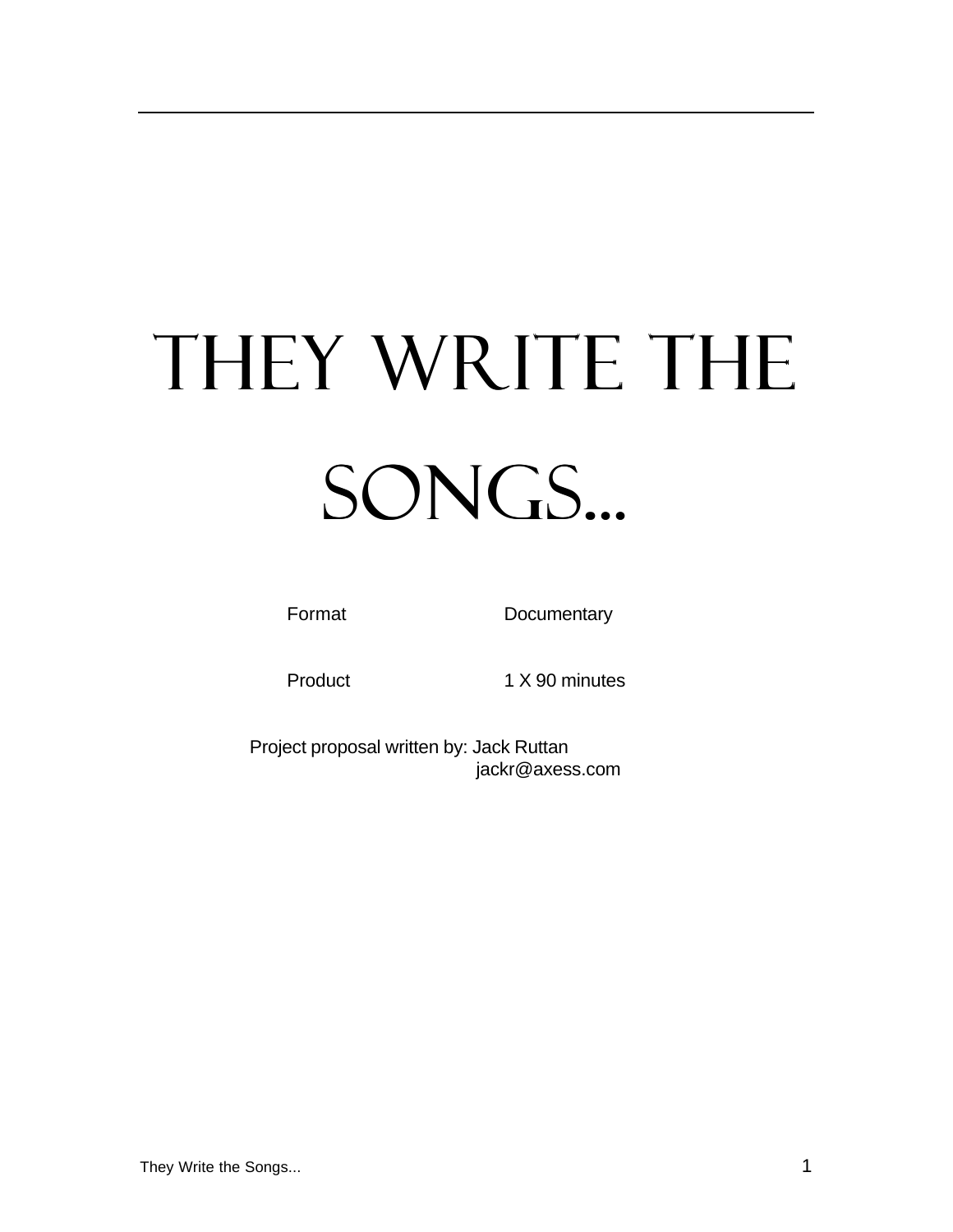# **THE PROJECT**

Canadian songwriters —lyricists and composers— are literally the unsung forces in this country's popular music. Here is a picture: The performer stands on stage, sharing her soul through her music with thousands of people, many of whom are mesmerized, singing these well-loved songs along with her. Yet hardly anyone in the audience knows who put those words in the singer's mouth; who created the music that is flooding the auditorium.

As Margo Timmins of the Cowboy Junkies remarked recently<sup>1</sup>, "People listening to a singer don't realize who wrote the song. They think it's a Willie Nelson song or Céline Dion song. "

The paradoxical life of the songwriter is nowhere expressed better than in the sad history of Canada's most famous practitioner of the art, the late **Gene MacLellan**. His compositions, including "Snowbird," and "Put Your Hand in the Hand" were sung by artists such as Anne Murray, Elvis Presley, and Bing Crosby, but his own albums went quickly out of distribution. He died by his own hand in 1995.

A 2001 article in Billboard Weekly notes a rise in the fortunes of Canadian songwriters. It relates this to the renewed popularity of hit-driven pop music, especially as portrayed in 'reality' programs such as "Pop Stars," and, currently "Canadian Idol." Says a music publisher in Canada: "There's the beginning of an attitude shift. People have been loathe to collaborate because of wanting to do everything themselves." He means that artists are increasingly more willing to admit that music is a collaborative art, and that audiences are ready to accept that fact. It's a re-evaluation of the romantic myth of the "singer/songwriter" who is responsible for every note.

So where does that put the songwriters? Is there in fact such a thing as a pure songwriter, or have the boundaries blurred totally, and such a creature to be found only in museums? **They Write the Songs...** intends go in back of the stage curtain and shine a light on the talents responsible for many of the decade's popular songs.

## **THE SUBJECTS**

What makes a professional songwriter? If given the chance, would many of them rather be performing? And if so, does it, as Margo Timmins suggested, give them a heartache to hear others being applauded for work that they created? Or are they perhaps in a stage of their careers where they are still eager to express themselves,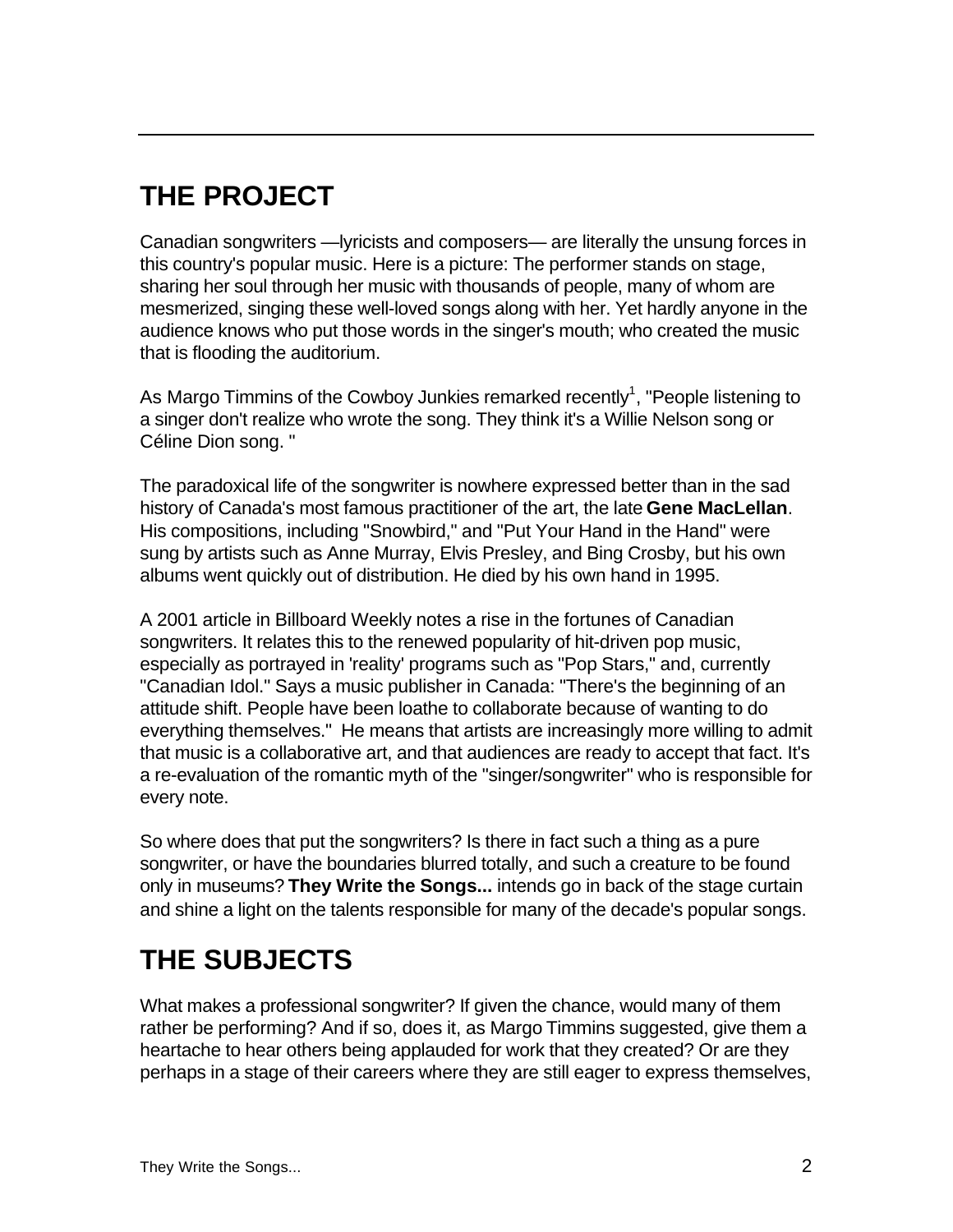but tired of the grind of touring and playing? Finally, are there those who prefer songwriting for its own sake, and never yearn for the spotlight?

Some of the creators are tyros such as Calgary's **Anne Loree**, waitressing and writing, until her hit for Jann Arden, "Insensitive," allowed her to buy a house, and record two CDs. Still, she wonders whether the rest of career will ever live up to the notoriety of that one song. Then there are writer/producers such as **Jim Huff**, experienced as "song doctors." Sometimes, rather than doctoring only the songs, they must baby the sometimes erratic artists. In these cases, they take on the role of therapist, coach, and Father Confessor rolled into one.

What follow are a few of the stories of the most successful and prolific voices in Canadian songwriting, a list from which **They Write the Songs...** may assemble its roster of guests:

- **John Capek** was born in the former Czechoslovakia, but after growing up in Australia, he relocated to Canada. His songs have been interpreted by stars such as Joe Cocker, Rod Stewart, Cher, Olivia Newton-John, Amanda Marshall, Diana Ross, Sheena Easton, and bands such as Chicago, Toto, Manhattan Transfer, the Little River Band, and Heart.
- **Lisa Dalbello** warred with her producers when she tried to change her image from Disco Princess to avant-garde artist. She has kept active writing for Heart, Patti Labelle, Cher, and many others.

#### *"I didn't make a decision to walk away from music, but rather, to walk towards a sense of more stability."<sup>2</sup>*

- **Shirley Eikhardt** has had a successful career as a performer, but her first love, according to her personal website, is songwriting. Her best known song is "Something To Talk About," recorded by Bonnie Raitt. She has also written for Rita Coolidge, and Ginette Reno. She alternates between periods of performing and writing, and the current interval finds her writing.
- **Eddie Schwartz's** songs have been recorded by more than one hundred artists in sixty countries. Among these performers are The Doobie Brothers ("The Doctor"), Joe Cocker ("Two Wrongs"), Paul Carrack ("Don't Shed a Tear"), and Gowan (All the Girls in the World"). His most famous song is "Hit Me With Your Best Shot,' for Pat Benatar.
- **Dean McTaggart's** success as a songwriter outstripped his visibility as a Country-oriented performer. "Heaven Help my Heart" was a Top-10 single for Wynonna Judd, and Australian Tina Arena. "Dark Horse" was a No. #1 for Amanda Marshall, along with "Birmingham," and "Trust Me," the latter also recorded by Anne Murray.

.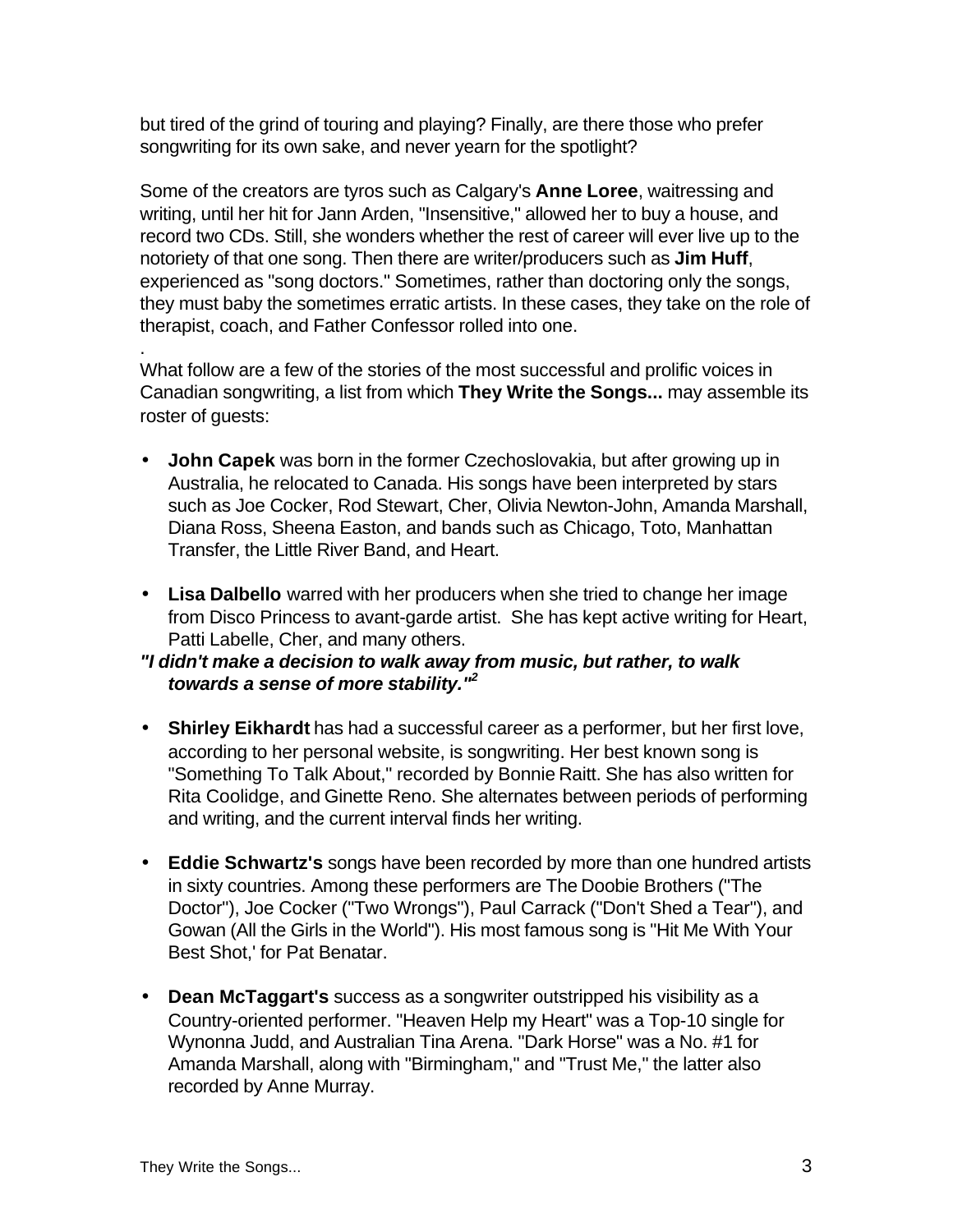- **Ben Mink**, a veteran of the Canadian folk circuit, hooked up with k.d. lang while touring in Japan with the band Cano. He wrote songs for her; later became her producer for Absolute Torch and Twang (1989), and her commercial breakthrough "Constant Craving" from Ingenue (1992). He still collaborates with lang, while producing for others such as The Barenaked Ladies, and the Klezmatics. $3$
- **R. Dean Taylor** left Toronto in the 1960s to find employment in Detroit as a ghostwriter for Motown Records. He wrote many songs with little or no credit, but was eventually recognized for "I'll Turn To Stone" (The Four Tops), "Love Child" and "I'm Livin' In Shame" (The Supremes), and "All I Need" (The Temptations). He had his own hit in 1970 with "Indiana Wants Me," and continued to write for others through the 70s. Still, his comeback in 1980 attracted little attention.
- **Jim Vallance** hated the grind of touring with his band Prism. Instead, he found happiness writing hits sitting tight in Vancouver, particularly for Bryan Adams, ("Run To You," "Heaven," Summer Of '69 and "Cuts Like A Knife") and a kaleidoscope of artists including Aerosmith, Glass Tiger, and Ozzy Osbourne.
- **Christopher Ward** quit his high-profile job as VeeJay with MuchMusic, when his girlfriend, Alannah Myles, scored big with the debut album he co-wrote with her, and partner David Tyson. He now writes in Los Angeles for acts such as Amanda Marshall and Australia's Tina Arena, among others.

Whether it is to express themselves creatively, or more prosaically, make a living, music is the common element among these subjects of our documentary camera.

## **TALKING POINTS**

Here are some springboards into the stories for guests of the program:

- Performers: the ones who sing the songs. Love them, hate them, there's no music without them. A primary issue in this program will be songwriters' relationships with performing artists.
- Why choose songwriting in the first place? Would the writers really rather be on stage, receiving that applause?
- Influences: Mentors and Idols. Was there a sound, a style of music, or a personality that laid the pattern for a songwriter's career?
- The others around a songwriter: Friends, family, colleagues. Were they supportive or challenging? What is it like to work in the music industry. Does the writer have any say?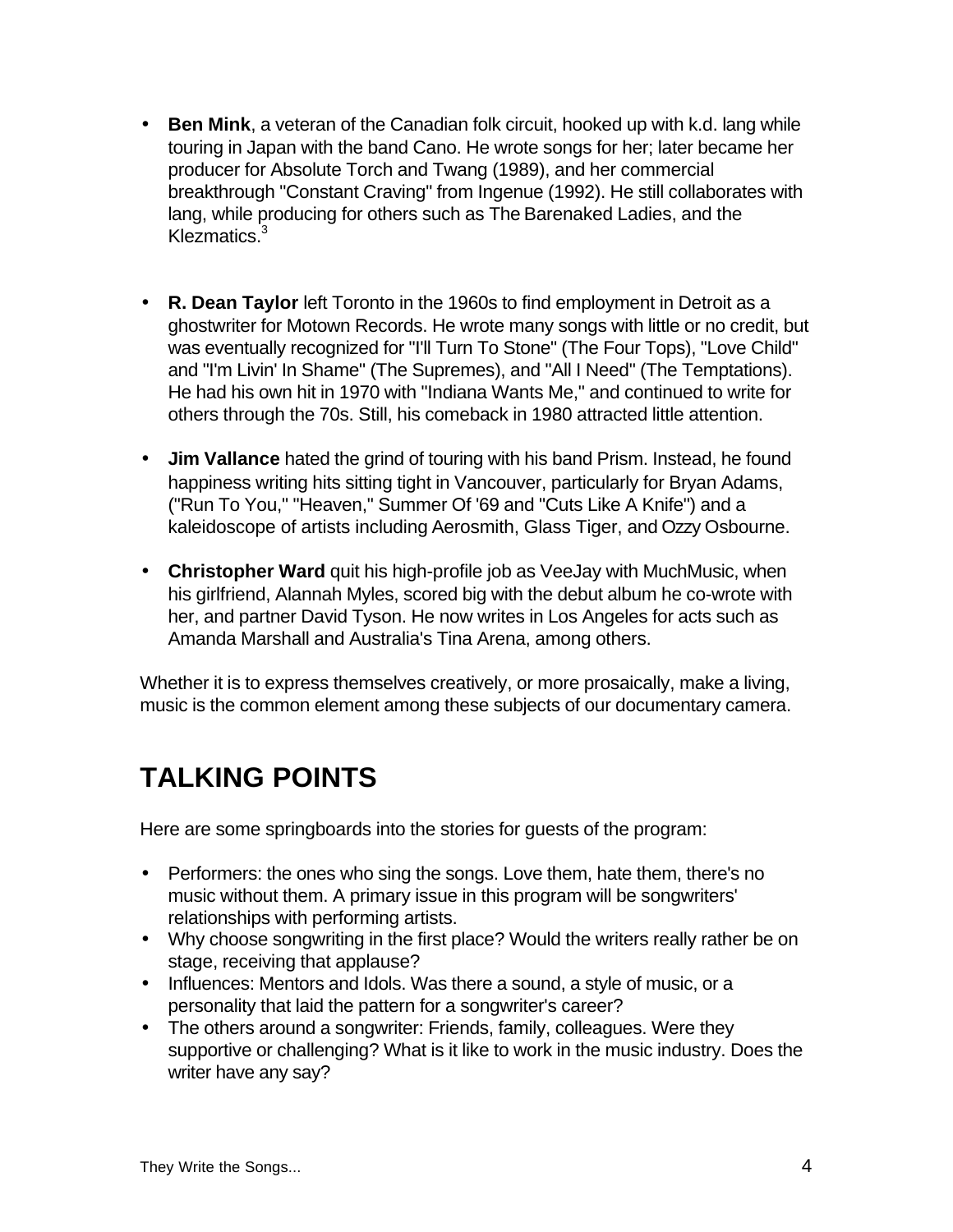- The question most hated by artists: Where do you get your ideas? How does a song start, with a particular person or incident? What are the writer's working methods?
- Finally, the future. Not specific plans, because nothing dates a documentary more than a subject saying "I plan to put out an album in the fall." Rather, where do they see themselves going? Ahead into the spotlight in front of that crowd, or back onto the farm, raising horses?

Summing up, the intention of **They Write the Songs...** is to highlight the underappreciated heroes of Canadian music. It seeks to uncover the souls of the people who put the words and music in the mouths of our stars.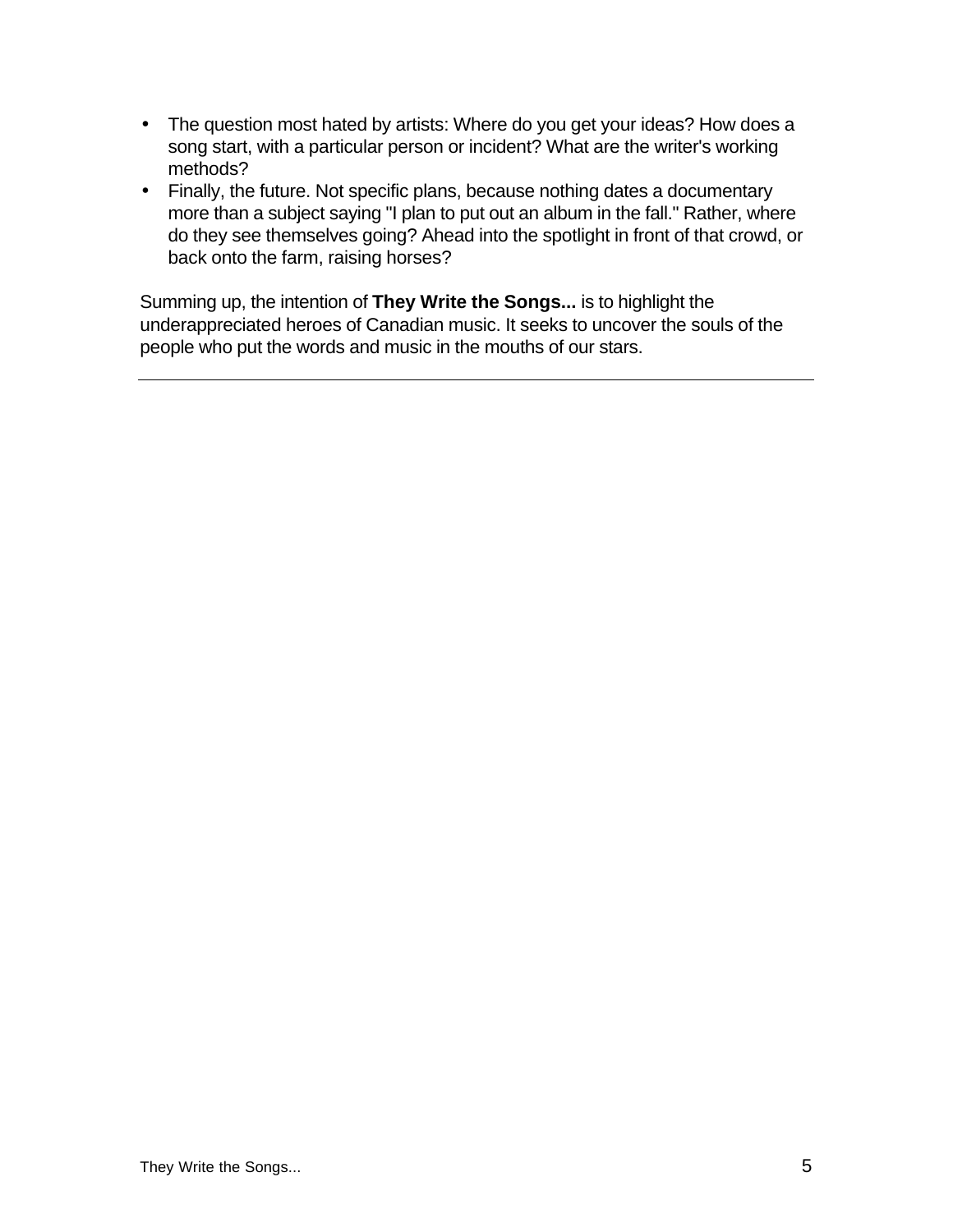## **TREATMENT**

#### **FORMAT**

1 special, approx. 90 minutes.

#### **INTERVIEWS**

The inexpensively-produced program will focus on intimate in-depth interviews with guests. It will meet the subjects close-up in their natural surroundings, and allow them to speak for themselves, rather than relying on a narrator or an on-camera host in a studio. A short title at the beginning will introduce the subject, and give a sentence or two of background.

Settings for the encounters might include the actual workplaces where music is created: studios, clubs, and theatres, not to mention the offices, homes, and even basements where songs are brought to life.

Viewers will also hear comments from relevant others: appreciative fans, the performing artists the songs have been written for, and family members, friends, colleagues of the writers: the ones who have known and helped them at various points in their careers.

Supporting material can include news clippings, archival photographs, and of course, performance footage of the song in question.

#### **FILMING**

The camera rarely moves, and is focused on the person speaking. When a new speaker appears, his or her name is slugged into the corner of the screen. The viewer has the effect of as unmediated an experience as possible, of getting the story directly from the source. Clips, photos, and images are inserted where appropriate, in the natural flow of the program.

#### **GRAPHICS**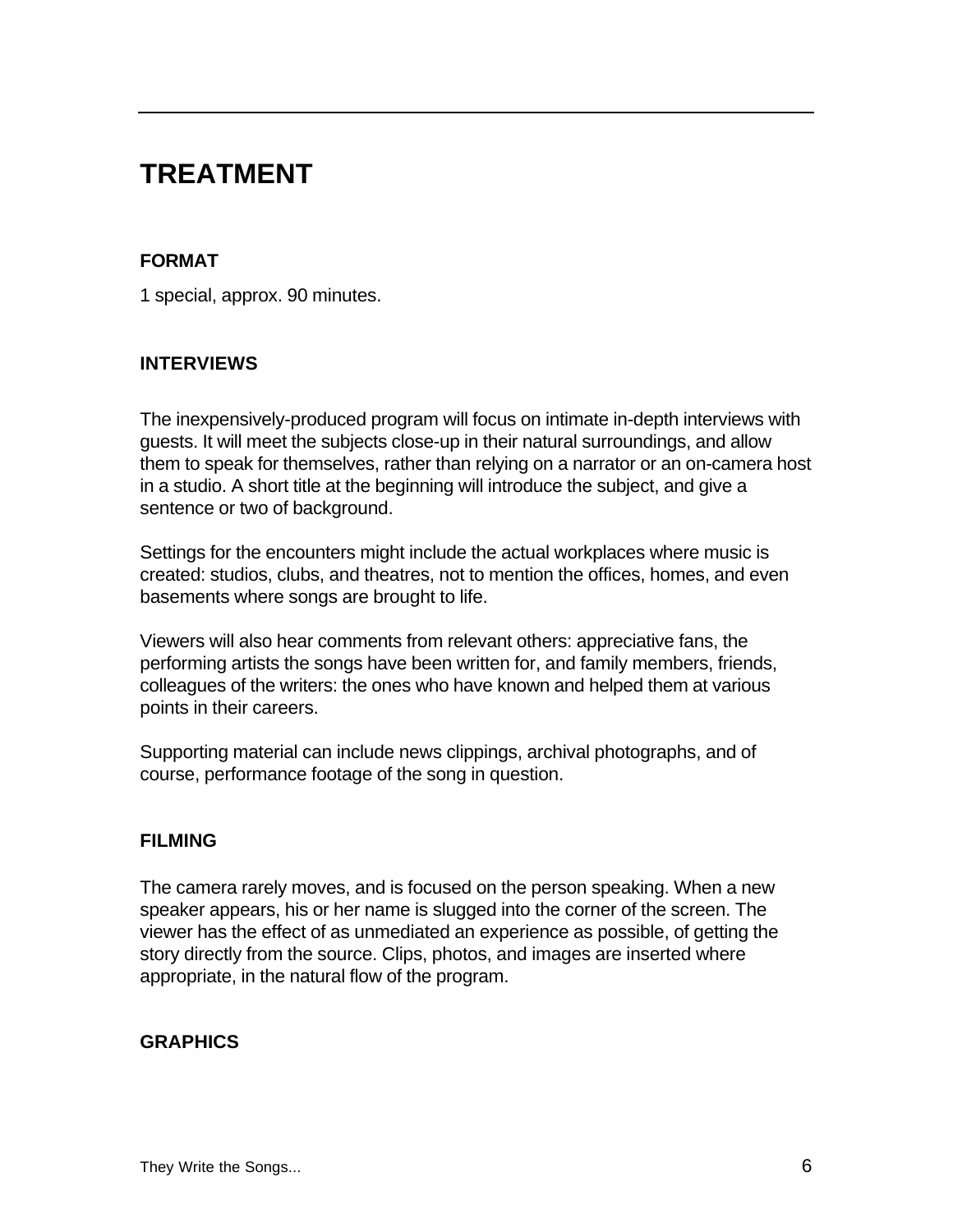There will be energetic and graphically inventive title sequences, lead-ins and leadouts from commercials, which will identify the program, reinforce the subject matter of songwriting, and grab the viewer's attention.

### **VISUAL CONTENT**

The program is keyed to the pace of the guest, with him or her determining the topics addressed, and stories told. The simple method of presentation gives **They Write the Songs...** an unvarnished quality that provides viewers the sense of a real meeting with the guest. It's as if we were sitting down together over a drink or cup of tea. This is the kind of honesty that can lead to genuine revelation.